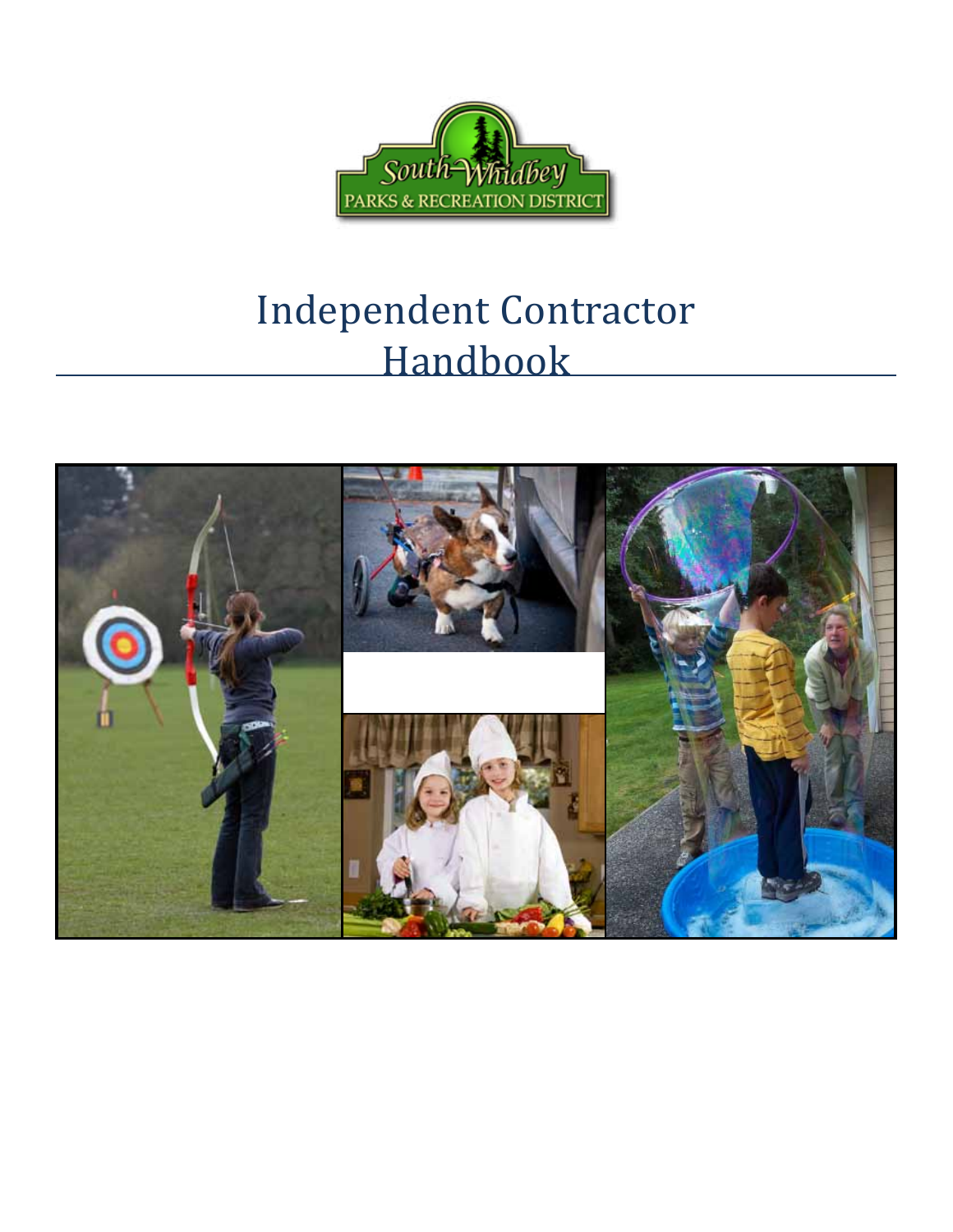## **Contents**

|                                                                                                       | $\overline{4}$ |
|-------------------------------------------------------------------------------------------------------|----------------|
|                                                                                                       |                |
|                                                                                                       |                |
| Program Development 5                                                                                 |                |
|                                                                                                       |                |
|                                                                                                       |                |
|                                                                                                       |                |
|                                                                                                       |                |
| <b>Compensation</b> 8                                                                                 |                |
| Independent Contractors must submit an invoice in order to receive payment. ________________________8 |                |
|                                                                                                       |                |
|                                                                                                       |                |
|                                                                                                       | -9             |
|                                                                                                       |                |
|                                                                                                       |                |
|                                                                                                       |                |
|                                                                                                       |                |
|                                                                                                       |                |
| <b>Inclement Weather &amp; Power Outages</b>                                                          | 12             |
|                                                                                                       | <b>12</b>      |
|                                                                                                       |                |
|                                                                                                       |                |
|                                                                                                       |                |
|                                                                                                       | 14             |
|                                                                                                       | 15             |
|                                                                                                       |                |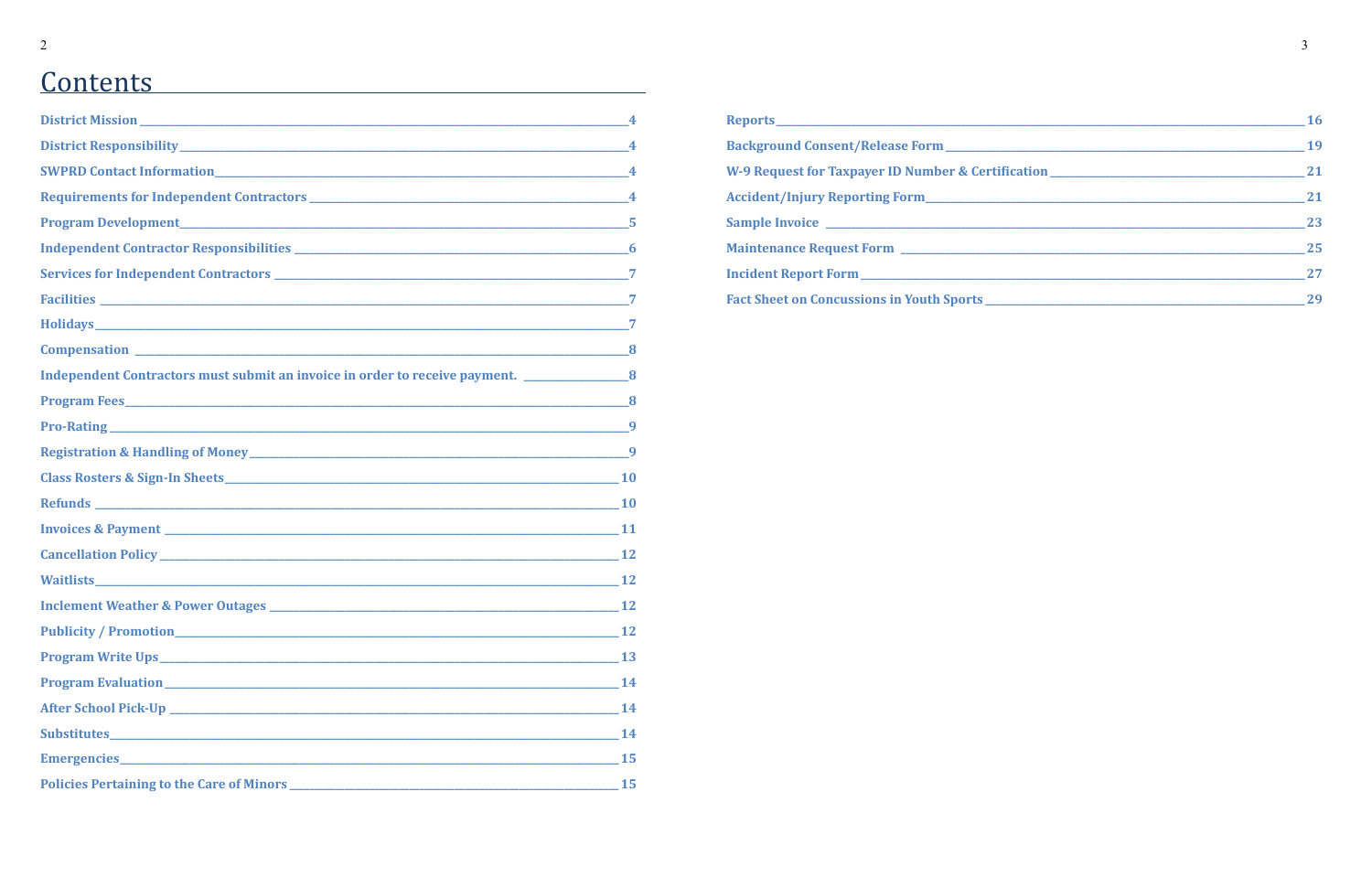## <span id="page-2-0"></span><sup>4</sup> Independent Contractor Policy & Procedures

#### **District Mission**

*The Mission of the South Whidbey Parks & Recreation District* is to provide parks, facilities and recreation programs for the citizens of South Whidbey Island.

#### **Policies**

The following policies have been developed to delineate between the duties of the Independent Contractor and the duties of SWPRD personnel. Each Independent Contractor is required, as a condition of agreement, to follow these established procedures.

All contract instructors shall be hired as independent contractors with respect to services provided. Neither the instructor nor any employee of the instructor shall be entitled to any benefits accorded District employees by virtue of the services provided. The District wil not withhold or otherwise deduct federal income tax or social security or contribute to the State Industrial Insurance Program, or otherwise assume the duties of an employer with respect to the instructor, or any employee of the instructor. However, the District does report the contract instructor's income if it exceeds \$600 via form 1099.

#### **District Responsibility**

The administrative responsibility for the Independent Contractor rests with the Recreation Supervisor of SWPRD. The Recreation Supervisor shall monitor Independent Contractor practices and direct changes and/or modifications as needed. The management of these services shall include, but not be limited to:

- Orienting each new contractor and reviewing the contents of this guide.
- Review and approval of course content, fees, charges, compensation, and program proposals.
- On-site visitations to programs when possible.
- Enforcement of the contract and this guide.

#### **SWPRD Contact Information**

South Whidbey Parks & Recreation District Office

| Address: | 5475 Maxwelton Road                                                          |
|----------|------------------------------------------------------------------------------|
| Phone:   | (360)221-5484                                                                |
| Fax:     | (360) 221 - 7323                                                             |
| Email:   | programs@whidbey.com (Recreation Supervisor)<br>swparks@whidbey.com (Office) |

**Requirements for Independent Contractors**

#### *IRS W-9 Form*

*Business License* Independent Contractors may be required to obtain a Business License. Info: Washington State Department of Licensing (360)664-1400 <http://www.dol.wa.gov/business/file.html> Business Licensing Service: www.bls.dor.wa.gov or (800)451-7985.

*Liability Insurance* The Contractor is liable for damages including negligence in the performance of this contract. Contractor further agrees to indemnify and hold SWPRD free and harmless from any and all claims arising from any such negligent act or omission.

If it is deemed necessary by the District, the instructor shall procure and maintain throughout the duration of an instructor contract comprehensive general liability insurance with a minimum coverage of \$500,000 per occurrence/aggregate for personal injury and property damage. Such policy shall name the South Whidbey Parks & Recreation District as an additional named insured and shall include a provision prohibiting cancellation or reduction in the amount of said policy except upon thirty (30) days prior written notice to the District. Cancellation of the required insurance shall automatically result in termination of this Agreement. You may already have, or be able to get a simple extension to your homeowner's policy. It is called a Personal Liability Umbrella Policy and may be available to you. Please check with your insurance agent.

*Food Handler's Permit* Where the preparation or distribution of food will be a part of the program, a Food Handler's Permit will be required. You may contact Island County at 360-240-5554 x 28 or go online to <http://www.islandcounty.net/health/envh/fhsch.htm> for more information.

*Background Check* All Independent Contractors working with children or vulnerable adults must submit to and successfully pass a thorough background check. Instructors shall submit the background check form through Southeastern Securities Consultants, Inc., if providing services to children, developmentally disabled persons, or vulnerable adults, as defined in Revised Code of Washington (RCW) 43.43.830. Likewise, all contractors are responsible for screening their own employees/contractors who will be working directly with children or vulnerable adults.

#### **Program Development**

When first proposing a recreational service program, all potential Independent Contractors must complete a program proposal. These program proposals must be returned promptly within the given deadlines in order to ensure inclusion in the "Activity Guide", which is published 3 times a year. The proposal will be evaluated by SWPRD staff on the basis of proposed program quality, cost effectiveness and acceptability/appropriateness of the program for recreational users. Not all programs—even quality ones—will be accepted. For example, the Park District may not accept proposals that are not in line with the Park District's mission or are very similar to programs that are currently offered in the community. Also, programs that have been offered in the past that have been cancelled due to low enrollment may not be accepted unless the instructor can demonstrate that they have the necessary number of participants interested. Once a proposal is accepted, the program will be subject to the following procedure:

- Scheduling of program in facilities at a mutually agreed upon time
- Independent Contractor is responsible for providing these materials to SWPRD.
- Reference & background checks.
- 

Programs can be set up on a monthly, weekly, session or workshop basis. Class fees are determined by the Independent Contractor and SWPRD. Details are discussed below in *Program Fees and Charges*.

• The review and approval of program content, material charges and Instruction sequence. The

• Orientation of Independent Contractor to include review of this guide and signing of contract.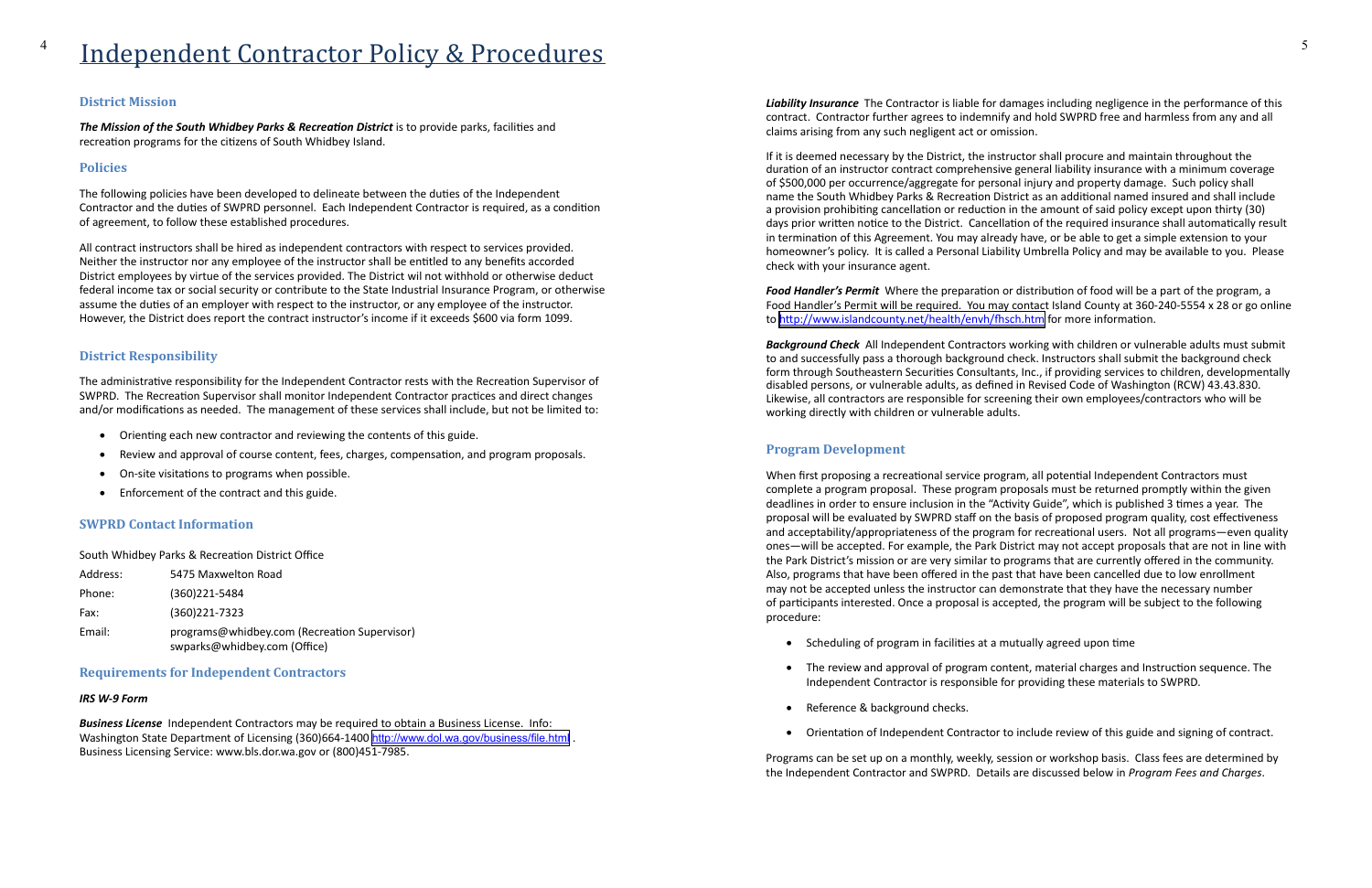#### <span id="page-3-0"></span>**Independent Contractor Responsibilities**

Contractual service instructors have basic responsibilities when actually instructing the participants in their programs in order to maintain a high level of customer service and quality of programs. Responsibilities are defined below:

- • **Services may not be rendered without payment and registration.**
- Arrive at least ten minutes prior to class to allow time for contact with parents/students. Any preparation and set-up must be done prior to the beginning of the program but do not disturb any class currently in session. Please end your program on time.
- • It is the Independent Contractor's responsibility to pick up all trash, clean up all spills, remove any decorations or equipment that you bring into the facility, and put away tables and chairs if applicable. Independent Contractors are responsible for leaving the facility in the same condition as it was found, or better.
- As an Independent Contractor, you are a factor in the safety of the facility in which you teach. Please notify SWPRD Staff of any unsafe conditions in the building or properties. Please use the Maintenance Request form found in the Appendix.
- Place all equipment used in proper storage area. Keep all doorways and fire exits unobstructed.
- All personal equipment used for classes and stored at the Recreation Center should be removed after class. If you've been given permission to store it at the Recreation Center, it must be marked for identification and properly stored.
- Independent Contractors requesting additional equipment (TV/VCR, projector, screen, sound system, etc.) need to do so at least two weeks in advance.
- All Independent Contractors of youth classes shall have emergency contact information on site for each child during each class. This information is provided by SWPRD upon request. Independent Contractors are responsible for having this information complete and available during class.
- Notify SWPRD Staff in writing prior to making any changes in a program, to include scheduling, cancellation of a class or any variance in the service mutually agreed upon in the contract. These changes must have the approval of SWPRD.
- Independent Contractors are required to show up and teach the first class meeting, regardless of enrollment. This is due to the fact that we cannot guarantee pre-registration. Some participants show up to register at the first class meeting rather than pre-registering. The exception is if we have not reached minimum enrollment by a registration deadline.
- Independent Contractors are responsible for all communications with participants, to include class schedule changes, cancellations, etc. Please notify SWPRD first!
- Independent Contractors shall not solicit the sale of any merchandise on SWPRD property that is not necessary to participation in class, unless you have received prior approval from SWPRD.
- It is the contractor's responsibility to take attendance at each class. This is especially important for large classes where participants may have shown up to class without paying. Please inform individuals who have not paid to visit the Park District office or website to register. Participants must either be on the roster or have a Park District issued receipt before being admitted to class.

• If a participant does not show up for the first class, please give the participant a call to remind them of the next class (assuming you have multiple classes). It is the participant's responsibility to remember the classes they have signed up for, but its good customer service to contact these participants and could lead to more loyalty and higher participation in the future.

• If an instructor cancels a class (due to illness etc.), it is their responsibility to make up that class. In the event a participant is absent or ill from a pre-scheduled class time, a make-up class may be

- 
- scheduled at the instructor's discretion.

#### **Services for Independent Contractors**

In order to facilitate the development of contractual recreation activities, SWPRD will offer the following services to contract instructors in addition to those already listed.

• SWPRD does not automatically provide press releases and flyers, however the Independent

• Duplication of B/W flyers up to 200 per year. Flyers must be reviewed and submitted for

- Contractor must request these services at least three weeks in advance.
- Limited designing of materials if submitted at least two weeks in advance.
- duplication at least one week in advance.
- etc. Contact SWPRD for more information.

• Limited use of some SWPRD equipment to include fax machine, computers, copier, PA systems,

#### **Facilities**

The District may provide you the use of one of our facilities for your program. It is your responsibility to leave the facility in the same manner in which it was found, or better. If there are any maintenance issues, please contact the SWPRD Office during normal business hours and submit the maintenance request form. Please be mindful of the rules associated with facility use and follow the procedures below when leaving the facility:

- Remove all items left from your class
- Please ensure all windows are closed and locked;
- Verify that the heater is turned off;
- Turn off lights.
- Make sure that all doors are locked and pulled shut securely.

*Annual Maintenance* Due to annual maintenance of the Community Center, use of these facilities may not be allowed for a one to two week period through Christmas and the New Year holidays. The buildings may be closed for cleaning, maintenance, and painting. The dates will be determined by the SWPRD Director, Coordinator and Maintenance Supervisor.

#### **Holidays**

Contractors should be aware that the SWPRD offices and buildings will be closed in observance of holidays and many of the District's services or facilities may be unavailable. These holidays include:

New Year's Day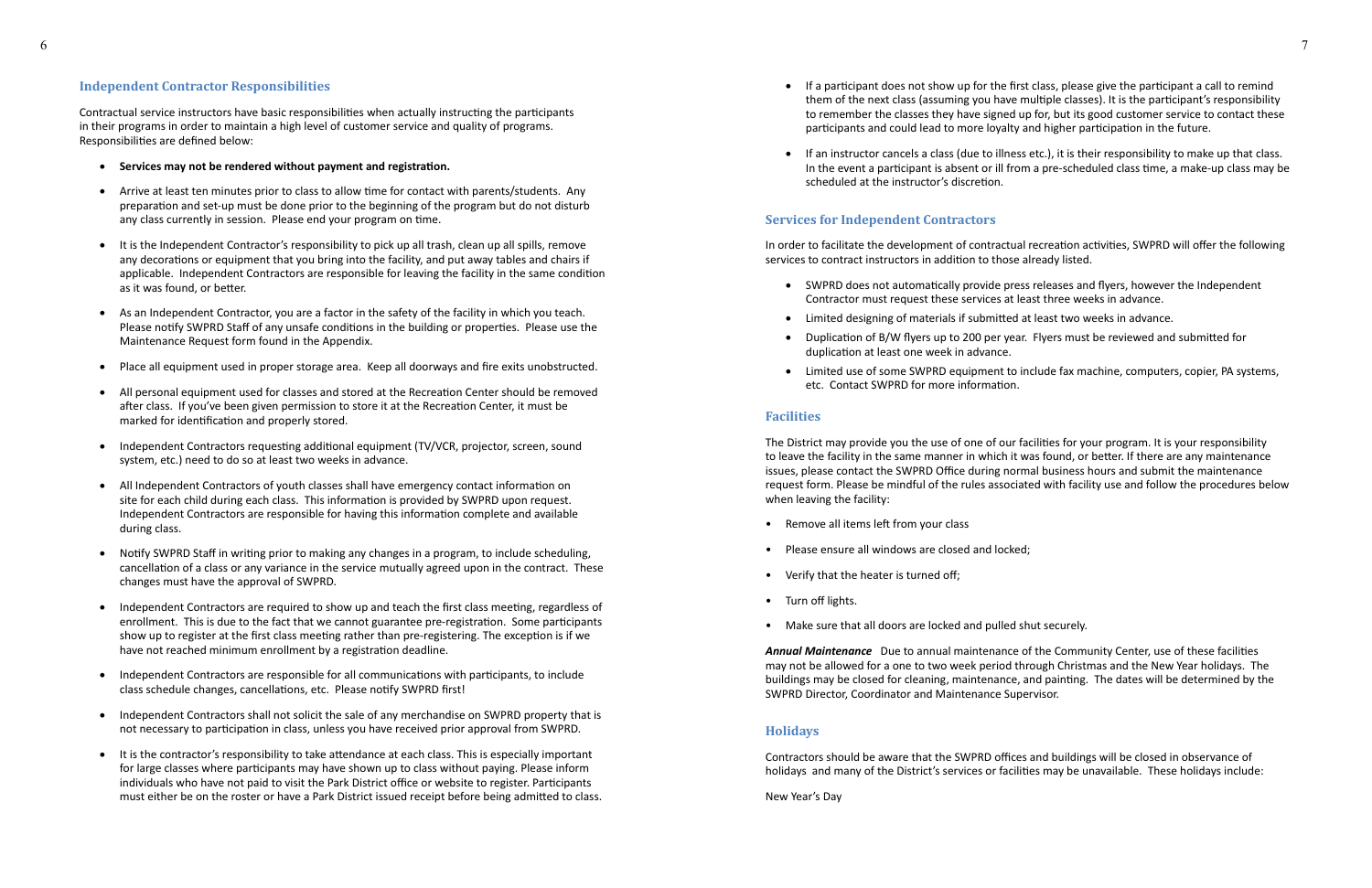<span id="page-4-0"></span>Martin Luther King, Jr Day Presidents' Day Memorial Day Independence Day Labor Day Veteran's Day Thanksgiving The Day After Thanksgiving Christmas

#### **Compensation**

Independent Contractors typically receive a percentage of registration fees, excluding any surcharges collected. The Contract Instructor's percentage is based on "resident fees" only and will not include additional fees collected for non-resident participation. Payment is made after the completion of each course. Larger participation levels will yield a larger income for the Contract Instructor. The negotiated per student rate will be indicated on your contract and is based on what fee you, as the Independent Contractor, require from each participant.

The revenue split between instructors & SWPRD (usually 80/20%) is negotiated by looking at the following factors:

- Does SWPRD handle registration intake and/or pay invoices on behalf of this program?
- Does SWPRD provide indoor facilities and/or storage for the program?
- Will SWPRD provide equipment or materials that will eventually need to be replaced and/or maintained by SWPRD to keep the program going?
- Does a SWPRD staff person need to be present for all or part of the program?
- Is the goal of the program a fundraiser to benefit a non-profit or charitable organization?
- Is the Contractor forgoing his/her own wages in order to provide this program?
- Does SWPRD provide additional advertising for this program?
- Does SWPRD provide outdoor facilities?
- Does SWPRD provide transportation for this program?

Independent Contractors must submit an invoice in order to receive payment.

#### **Program Fees**

*Calculating Program Fees* The actual fee charged to each participant is calculated as follows: *Contractor Fee Per Student + SWPRD Fee = Student Fee (plus any applicable taxes)*

Example: A contractor (who receives 80% of registration fees) wants to receive \$50 per student. This is

how we would calculate the registration fee:

80% X FEE =  $$50$  or  $$50$  divided by .80 =  $$62.50$  fee needs to be charged, plus any sales tax.

If there are additional expenses, such as materials fees, renting another facility, background checks, or advertising costs, the instructor's percentage may be calculated after deducting those expenses from the total revenue, as indicated in the contract.

Note: If a materials fee is charged, the contractor may be required to submit a financial statement for costs incurred.

*Taxes* Sales tax will now be added to certain programs, such as athletic leagues and special events. Taxes are not charged for instructional programs. Do not invoice us for any part of the taxes.

#### **Pro-Rating**

We do not typically provide pro-rating. Operating costs are not reduced if an individual misses a class, as the staff, utility and maintenance costs for operating a facility are still incurred. Additionally, the cost of tracking each individual registrant's schedule and adjusting fees is extremely time consuming and expensive and increases likelihood of errors in invoicing. Finally, pro-rating based on late enrollment promotes late enrollment.

In rare occasions pro-rating is a service provided registrants, usually in the form of a pro-rated refund for injuries or illness, and by instructor and SWPRD permission only, based on the percentage of class meetings remaining in the month or session. The pro-rating policy for class registration is as follows:

- available to all participants.
- • Pro-rating of fees shall be allowed in the event of SWPRD cancelled class periods.
- services, pro-rating may be allowed.
- reserved space without income to offset operating costs.

• SWPRD will not pro-rate to reflect the participant's personal schedule, as this results in a

#### **Registration & Handling of Money**

All Contractors are responsible for ensuring that all class participants are properly registered prior to participating in class. It is preferred that all registration for programs be completed at SWPRD prior to the start of class. However, Contractors may accept registration at class if it falls outside of our regular office hours, and if it is indicated in the contract. Registration forms and fees must be kept safe and confidential and brought promptly to the Park office. Checks should be made payable to SWPRD.

The following procedures are used in the area of fees and registration receipt:

• Services shall not be rendered without payment of fees and a release of liability signed.

• Registration will be accepted on a first received, first handled basis. Participation in classes is

• Waitlists: In the event that a class becomes full (as indicated by agreed upon maximums) a waitlist will be started. If allowable class size is increased, participants will be added to the class

- 
- allowed by full payment only.
- in the order they signed up on the waitlist.

• Contractor must notify us if they wish to allow late registration and pro-ration and it must be

• In the event of justifiable customer dissastisfaction in which customer did not receive advertised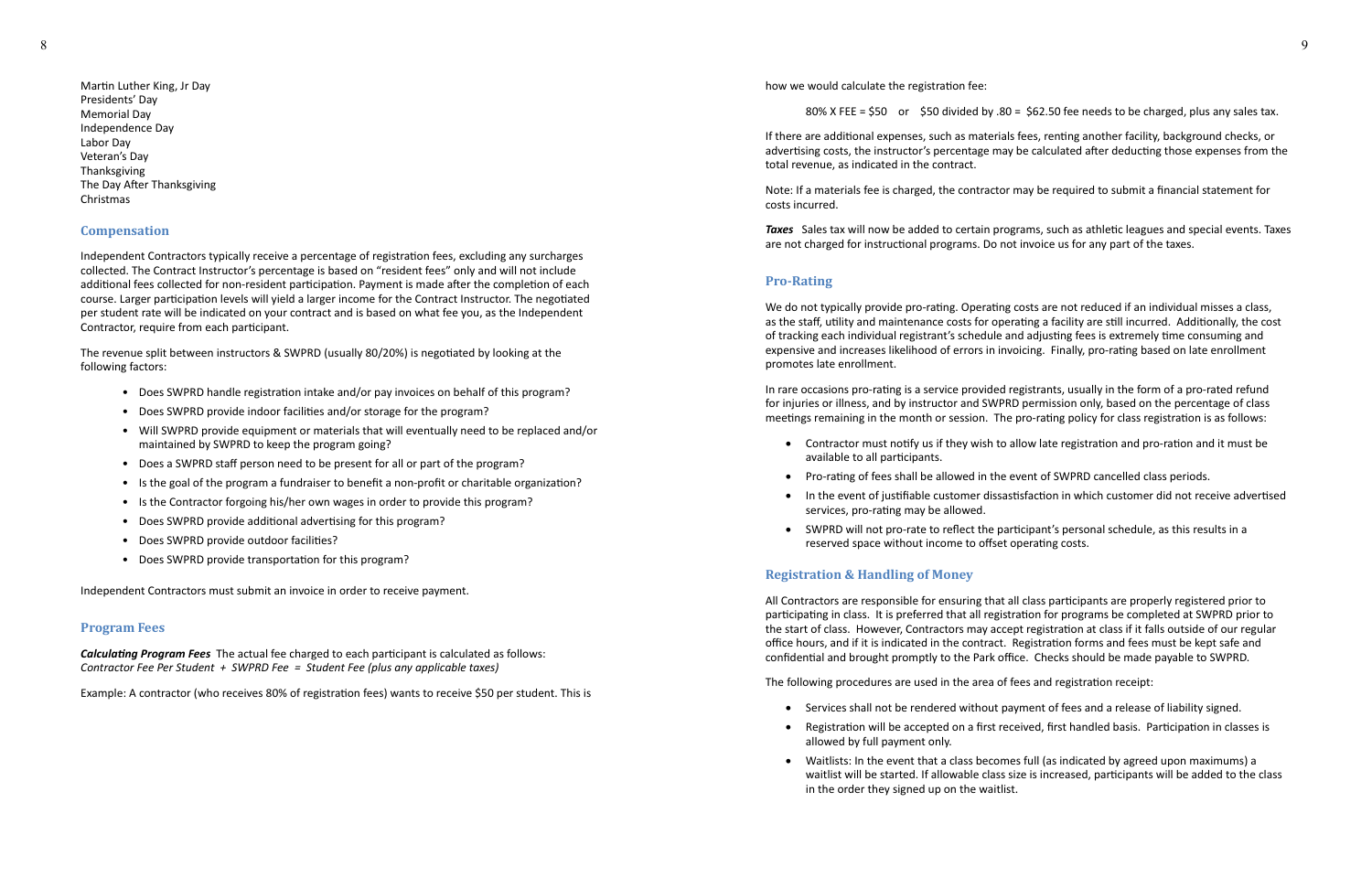• One day classes, trips, or special events are not covered under this policy (no refunds or credits

• Certain contract programs, indicated with this symbol: §, have their own refund policies. Contact

- <span id="page-5-0"></span>• Registration shall be completed through the SWPRD office or online at www.swparks.org
- Walk-in registration at SWPRD is accepted during regular operating hours of 8:30am 5:00pm, Monday through Thursday, and 8:30am – 4:30pm, Fridays.
- Mail-in registration must include the completed registration form with payment, brought to the Park office or mailed to SWPRD, 5475 Maxwelton Road, Langley, WA 98260.
- Any drop-in payments for services are due no later than the last day of the month, or before the next class meeting, whichever comes first, in order to be processed according to schedule.

#### **Class Rosters & Sign-In Sheets**

- Instructors may pick up their class rosters during the regular office hours. Class rosters may also be emailed upon request. It is the instructor's responsibility to request the roster. To receive the roster you may contact the Program Coordinator or the Office Manager at (360) 221-5484.
- New: online access to rosters! We have exciting and helpful new features with our registration system! With the tap of a button from any browser capable device (mobile phone, tablet, laptop, desktop etc…) program leaders and coaches can directly access rosters, schedules, participant contact info, emergency contact info, other instructor contact info, as well as instructor notes. You can also email participants individually or everyone on the roster directly from your device. Note: You can only view classes whose start and end dates are within 30 days (the class/league will auto disappear when finished).

- • Full refunds will be given for all classes cancelled by SWPRD.
- Refunds requested and submitted in writing using the Refund Request Form before the early fee deadline date (or at least 5 business days before start of program if no early fee deadline) will be subject to an 10% service fee, with a minimum service fee of \$10.
- SWPRD account credits requested and submitted in writing using the Refund Request Form before the early fee deadline date (or at least 5 business days before start of program if no early fee deadline) will be good for one calendar year from issue date, for the full fee paid and will not be subject to service fee.
- Refunds or credits will not be issued if cancelled after deadline date or within 5 business days of program start.
- • To request a refund, a Refund Request Form must be submitted to the SWPRD office in writing. Verbal requests will not be honored. Forms are available at the SWPRD office or online. Please be aware that refund requests may take up to 45 days to process.
- Refunds will not be issued from an account credit.
- Refunds will not be issued for programs costing \$10 or less (unless cancelled by SWPRD).

How to access online rosters:

- --> Wait until you're with 30 days of your program's start date.
- --> Login to webpage www.activityreg.com/coachlogin
- --> First time you log in, select "Forgot Password" or "Don't have an account?"

#### **Refunds**

Refunds are given to program registrants under the following specific guidelines. This procedure applies to all programs offered by the District including contractual programs, unless those contractual programs have their own specific refund policies in place prior to advertising the class and indicated clearly in the contract.

• Instructors may be paid monthly for ongoing classes. Instructors teaching sessions for 4 or more weeks will be paid according to the below schedule for classes completed at that time.

• The timeline for Independent Contractors receiving their pay are as follows. Checks will be mailed on the issue day. If you would prefer to pick your check up, you should indicate this

• Checks are available after 2pm on listed dates and may be picked up at the SWPRD office.

• Due to holidays and timing of SWPRD board meetings, occasionally you will need to submit

- available).
- the contractor directly to inquire about their specific policy.

If a contracted program has a refund policy other than the one above, they must provide SWPRD with the details of the refund policy in writing before promoting program.

#### **Invoices & Payment**

Independent Contractors must submit an invoice in order to receive payment. Invoices must be clear, accurate, and include a mailing address and to whom the check should be made payable. Unless indicated otherwise on the invoice, checks will be mailed to the address on the invoice.

• "Contractor" is a separate identity. Payment of taxes and social security amounts are the

• Invoices should be brought to the SWPRD office, or mailed to SWPRD, 5475 Maxwelton Road, Langley, WA 98260. Invoices may also be submitted via email, but they must be sent to both the office manager ([swparks@whidbey.com](mailto:swparks@whidbey.com)) and the program coordinator ([programs@whidbey.](mailto:programs@whidbey.com) [com](mailto:programs@whidbey.com)). Invoices may also be faxed to (360)221-7323. You must call to confirm receipt of invoice if

• Contractors may only invoice for the amount of the program completed, typically at the

- responsibility of the individual contract instructor.
- submitted via mail, email or fax.
- completion of the program.
- 
- clearly on your invoice.
	- • Tuesday at 9am prior to the last business day of the month. The check will then be issued on the 15th.
	- • Tuesday at 9am prior to the 15th of the month. The check will then be issued on the last day of the month.
	- Checks will be mailed unless office staff is otherwise directed.
	- invoices earlier than the times listed above.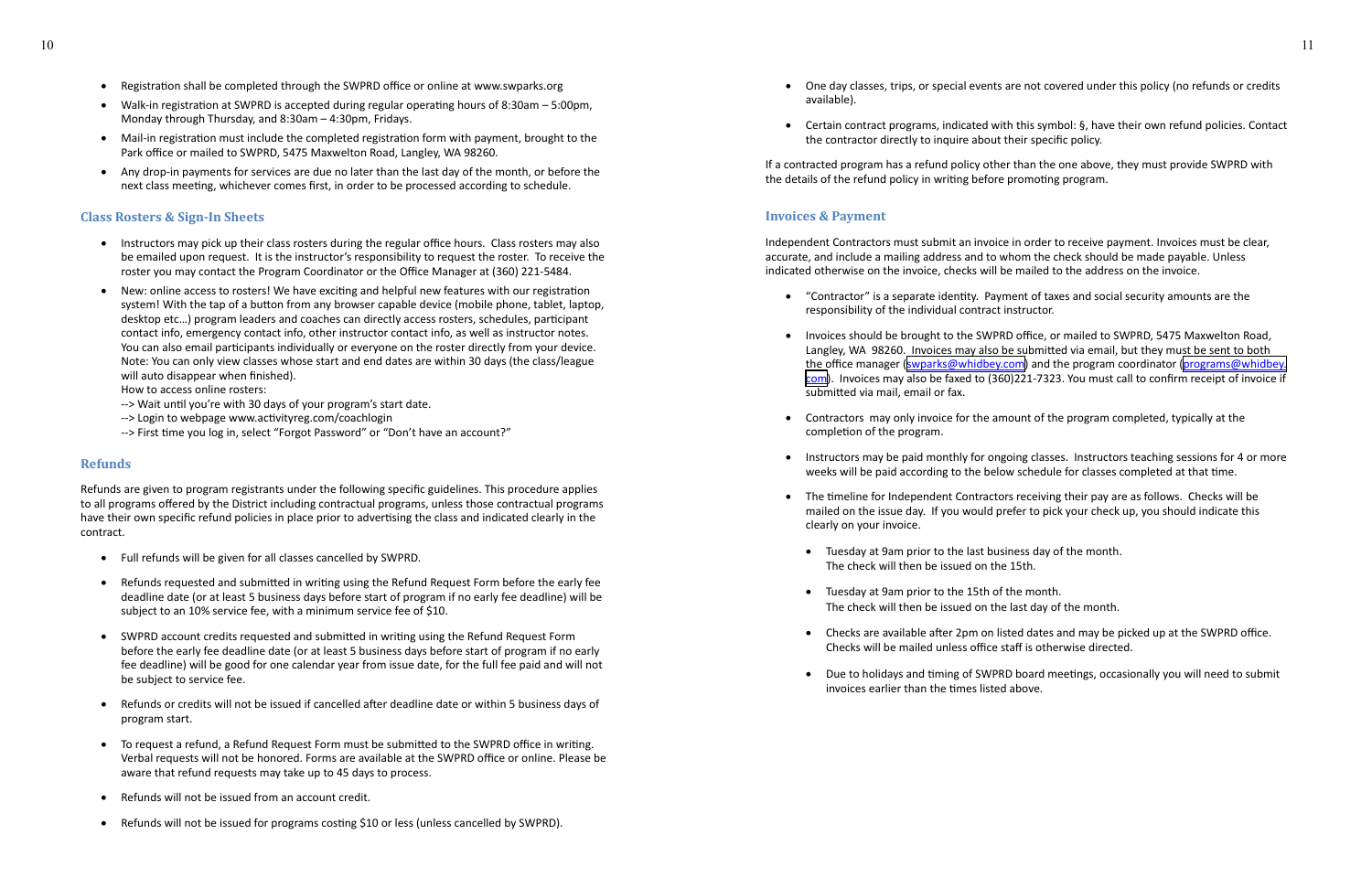- <span id="page-6-0"></span>All Independent Contractor "Contracts for Services" will cover the period from January  $1 -$ December 31, annually. Should an instructor begin after January 1, their contract will still end on December 31 of that year.
- Contractors must invoice for payment in a timely manner and before the year end for completed programs.

#### **Cancellation Policy**

Classes may be cancelled if minimum enrollments (agreed upon when proposing a program) are not met. In this instance the participants must be contacted 2 business days before the program is scheduled to begin, and refunds will be issued. If you must cancel a class for any reason, you must notify the Parks and Recreation Department as early as possible. You will be responsible for contacting each participant and notifying them of any changes. Please arrange for signs cancelling the class to be posted at the facility for any participant who was not able to be contacted by phone.

#### **Waitlists**

In the event that a program fills up, SWPRD can start a waitlist. It is essential that contractors never promise space to a potential registrant ahead of other people on the waitlist once the program is full. This is very unfair to the public. If the program is full you may direct them to sign up on the waitlist.

#### **Inclement Weather & Power Outages**

- SWPRD will include program descriptions in the "Activity Guide". Independent Contractors will receive an email with a timeline and due date, requesting updated program information and any applicable program changes. Please return the requested information with changes by the specified due date. The Activity Guide is published and distributed three times a year.
- SWPRD may publicize the program through local news sources at the request of the Independent Contractor. Independent Contractors are encouraged to submit news releases promoting their class(es) to local news sources. SWPRD staff will assist with news release wording. At least two weeks lead time must be given for press releases and flyer requests.
- If paid advertising is purchased (by mutual agreement) the cost of the advertising will be deducted from the invoice before either party receives their percentage.

In the case of inclement weather or power outages there may be a need to cancel programs. If South Whidbey schools have officially closed, then typically programs using those facilities will also be canceled for that day. The South Whidbey Parks & Recreation District office will, if closed, leave a message on the voice messaging system. Call (360) 221-5484 to reach that message. Reasonable attempts should be made to re-schedule canceled programs. If you need to cancel your program please notify the Park District immediately and contact your program participants.

#### **Publicity / Promotion**

All promotional materials must be approved by SWPRD prior to distribution and should include the SWPRD logo and contact information. In order to make the most efficient use of media in the South Whidbey area and utilize the expertise of the SWPRD Staff, the following policies will guide the promotion of contractual services:

- opportunities:
	- SWPRD Activity Guide
	- SWPRD Website
	- E-Newsletter
	- Press Release: Newspapers
	- Press Release: Radio
	- Social Media
	- Classes on Whidbey (~\$15, 50 words, South Whidbey Record)
	- Drew's List ( $\sim$ \$10-15 per listing)
	- Pacific Northwest Calendar
	- Local Chambers of Commerce
	- Community Readerboards
	- SWPRD Readerboards
	- Announcements at some schools
	- Take Home Tuesday flyer distribution to South End grades K-5
	- Posters & flyers around town

#### **Program Write Ups**

New programs and instructors should be proposed using our program proposal form. Returning programs and instructors may simply submit a program write-up according to our Activity Guide production schedule.

*Program Title* – It's important to catch your audience's attention with an informative title. Short and catchy titles are easy to identify and remember.

*Age Group and Limits* – Determine the age group for your program. Be clear and specific. If there is a special reason for setting limits, make a note of this and pass along to all people involved in taking registration. They will be the ones who may be questioned or asked to "bend" the rules.

*Number and Length of Lessons/Sessions* – Spell out the number of lessons and indicate the length of each session in minutes unless it over 60 minutes, such as 45 minute lesson, 1 ½ hour lesson. The word "lesson" should be used for consistency. If the program is not instructional, use the word "session."

*Fee* – The fee should have a dollar sign (\$) and the appropriate amount, example \$3, not \$3.00.

*Program Description* – These need to be as thorough as possible. List the benefits of the program, including the intangible ones (convenience, builds stamina, instills confidence) and tangible ones (quality instructors, brand name equipment). End copy with an urge to act – "Sign up now!, all you've done to this point is inform. Have someone completely new to the program evaluate the description for weaknesses. Use active verbs, avoid past tense. If you are using a description from a previous guide, be sure to update the information.

*Instructors* – It's a good idea to list instructors if they have a positive following or if they have special certification that will attract attention.

*Minimum and Maximum* – The minimum and maximum number of participants should be listed for each program unless it is of no consequence. Most minimum class size numbers are based on a break even point with expenses incurred if the program is conducted.

*Location, Dates, Times* – The location of the program should be clearly identified with an address if necessary. Dates are listed with the three letter abbreviation for day of week, followed by the three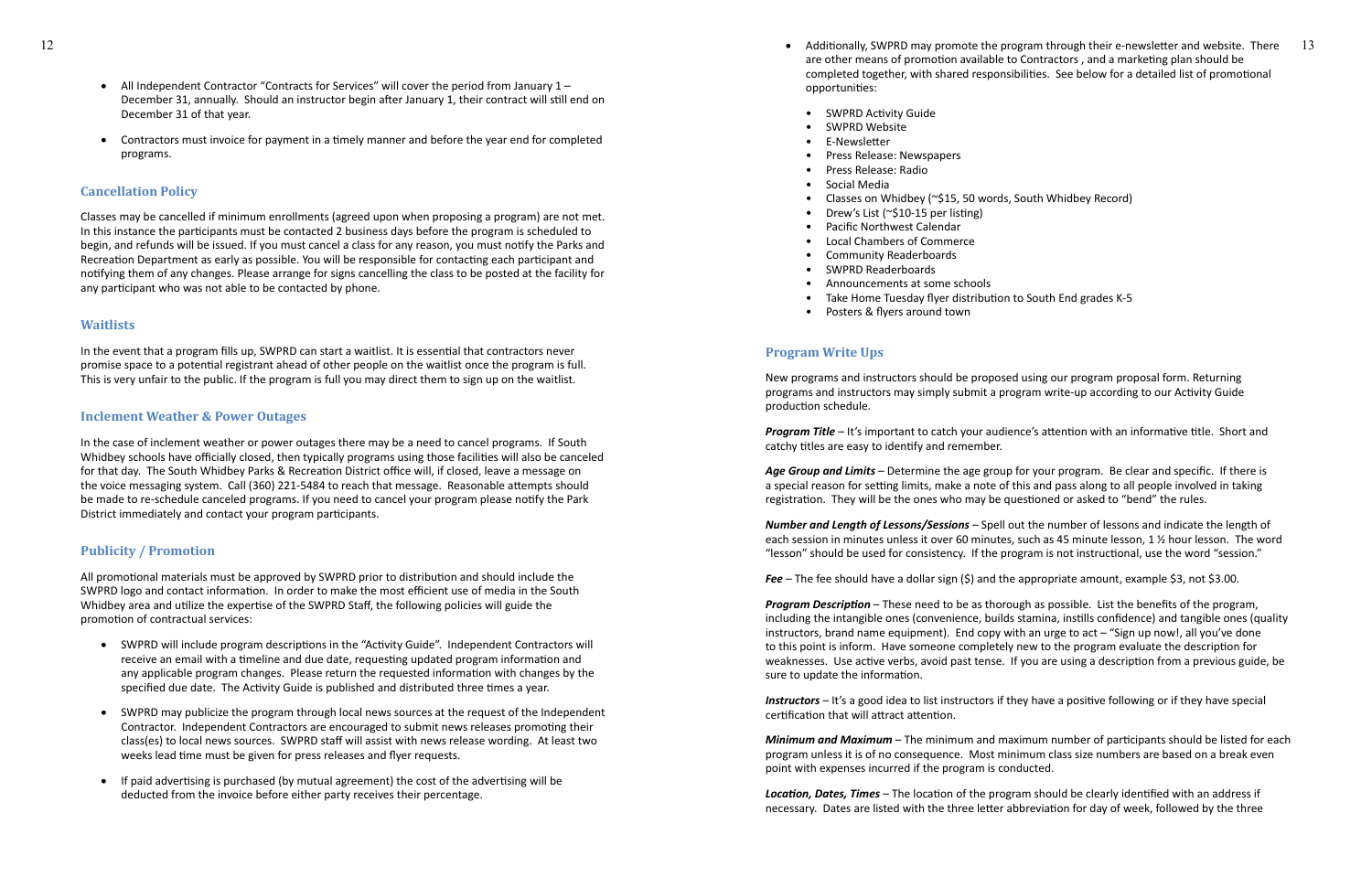<span id="page-7-0"></span>letter abbreviation for the month. Times should be listed consistently as 10am, not 10:00 a.m. A start and end time should be listed.

Have you ever dreamed of traveling to the stars? Well, this is your opportunity to take one step closer to that dream. Participants will design, build and launch an electric ignition rocket with recovery parachute and then be able to take it home. (\*\$5.00 supply fee must be paid to instructor on first day of class.)

*Editing* – After you've written all your program descriptions, take a break. Do something else for a while, and then go back to them. Read them again thoroughly to see if it's clear, concise and easy to follow. It's also a good idea to let someone else read it and provide input.

*Example* – A properly formatted program write up may look something like this:

#### **Model Rockets**

| Date:       | Session #1 Tue-Thu, Jun 27 - 29   |
|-------------|-----------------------------------|
| Date:       | Session #2 Tue-Thu, Jul $11 - 13$ |
| Time:       | 10-11:30am                        |
| Ages:       | 9 years & up                      |
| Skill:      | Beginners and up                  |
| Location:   | SWPRD Room 111                    |
| Instructor: | Leonard Good                      |
| Fee:        | \$30 per child*                   |
| Min/Max:    | 8/12                              |
|             |                                   |

#### **Program Evaluation**

A program evaluation must be offered at the end of your program. This can be done online through an email inquiry, or the instructor may give a paper evaluation form directly to the participants at the end of class. The online evaluation is quick, customizable, and seems to get good results. Contact the Program Coordinator if you would like to customize the online survey.

#### **After School Pick-Up**

In some cases it will be beneficial for the contractor to meet kids at the Elementary School and walk them to nearby programs. A few notes to make this go smoothly:

- Participants must request walk-over service at registration, giving the child's teacher's name.
- Parents/guardians must provide the school office with a permission note.
- Contractor must make verbal contact with each parent/guardian in the event that the program is cancelled, in order to ensure that all children are accounted for.
- Plan ahead for early releases if your after school program will go at its usual time, make sure parents understand that you will not be meeting their child after school. Or, have your class earlier.
- Contractor must follow up with any child who is scheduled for walk-over service, who does show up. Check with the school office or teacher, check their regular bus, call parents. Make sure to get adult confirmation of their location (other school kids often get it wrong).

#### **Substitutes**

Independent Contractors may use a substitute in case of illness, unexpected circumstances, or as an assistant. SWPRD contracts services with one individual to provide a specified class but will acknowledge "substitutes(s)" after they have become registered volunteer(s) of SWPRD. A volunteer must fill out a

- Praise, reward, and encourage children.
- • Reason with and set expectations and limits for children.
- • Model appropriate behavior.
- • Modify the environment to prevent problems before they occur.
- • Listen to children.
- • Provide alternatives for inappropriate behavior to children.
- Provide children with natural and logical consequences of their behavior.
- Treat children as people and respect their needs, desires, and feelings.
- • Explain things to children on their level.
- • Use short supervised periods of "time out".

Volunteer Application form which is subject to a background check requirement prior to performing any service(s) as a substitute.

Once accepted, the volunteer is given an orientation to SWPRD policies and procedures by a SWPRD Staff member. Payment to a volunteer for substitute instruction must be handled by the Independent Contractor and the volunteer.

#### **Emergencies**

In the event of an emergency, stay as calm as possible. You are the leader of the group and have the responsibility to take all measures possible to ensure the safety of the particpants. As soon as you become aware of an emergency, act quickly to:

- Evacuate ALL students from danger, bringing your class roster;
- Call 911, if appropriate;
- Stay with participants until help arrives NEVER leave children alone without a parent present;
- Take attendance of class and notify authorities if anyone is missing;
- Contact the Parks & Recreation Director or Program Coordinator to advise of situation.
- All emergencies must be reported, in writing, to the Parks and Recreation Department within 24hours.

#### *Emergency Contact Information After Hours*

| Program Coordinator:    | (206) 910-1343   |
|-------------------------|------------------|
| Maintenance Supervisor: | $(360)$ 914-6043 |
| <b>SWPRD Director:</b>  | (360) 914-0383   |

#### **Drugs, Narcotics & Alcohol**

SWPRD is committed to providing a safe, healthy and efficient work environment for all instructors, co-workers, and the public. To achieve this goal, everyone employed by and or contracted by the District is prohibited from the use, sale, dispensing, distribution, possession, and manufacture of illegal drugs and narcotics or alcoholic beverages on District premises or work sites. In addition, they are prohibited from the off-premises use of alcohol and possession, use, or sale of illegal drugs when such activities adversely affect job performance, or job safety.

#### **Policies Pertaining to the Care of Minors**

Instructors who are entrusted with the care of children are obligated to certain practices. It is considered good practices to treat children in the following ways.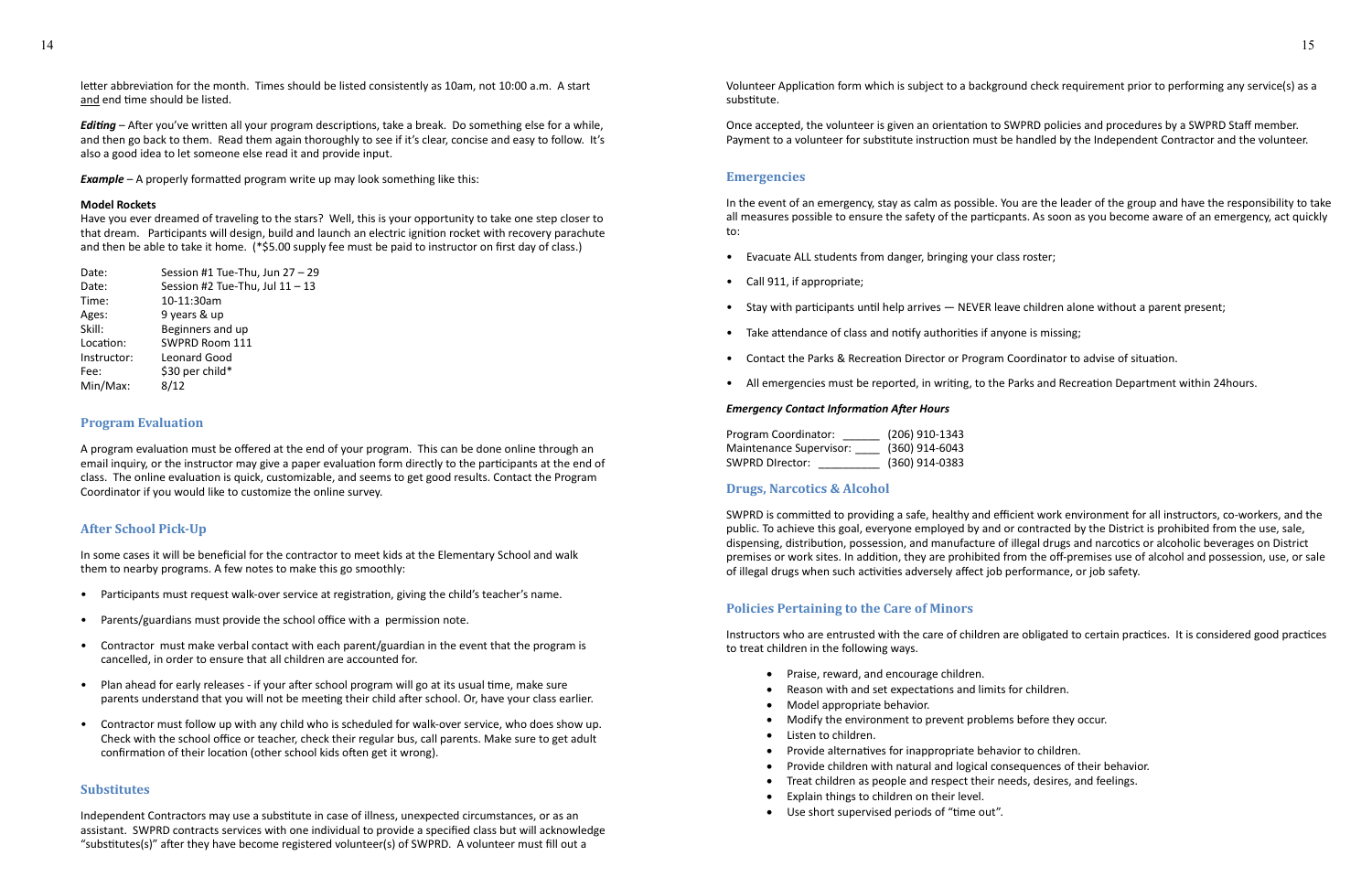• Try to stay consistent in our behavior management program.

- • Spank, shake, bite, pinch, push, pull, slap or otherwise physically punish children.
- Make fun of, threaten, make sarcastic remarks about, use profanity, or otherwise verbally abuse children.
- • Do not shame or punish children when bathroom accidents occur.
- Deny food or rest as punishment.
- • Leave children alone, unattended or without supervision.
- Criticize, make fun of, or otherwise belittle children's families or ethnic groups.

<span id="page-8-0"></span>Conversely, we do not permit any of the following behaviors in our programs:

#### *Reporting of Suspected Child Abuse*

Children are a major segment of the community served by SWPRD programs. As such, all Independent Contractors with SWPRD are considered to be mandated reporters of suspected child abuse. This requires each Independent Contractor to report any known or reasonably suspected child abuse to the Police Department and/or Child Protective Services. If known, it is best to report to the authorities of the area in which the crime may have occurred. Note that failure to report suspected child abuse will result in immediate suspension pending any criminal investigations by law enforcement agencies. Civil and criminal actions can be taken against any mandated reporter failing to report suspected child abuse. Contact SWPRD for proper procedures and forms if you suspect child abuse, but do not wait to report the suspected abuse if unable to reach SWPRD staff.

**Incident Report Form** If an incident happens during or around the time of class, an Incident Report Form should be completed and turned in to the SWPRD office. In case of an emergency always contact emergency services or dial 9-1-1. Know your physical address.

#### **Reports**

Independent Contractors are responsible for keeping the SWPRD staff informed of any accidents, injuries, incidents, or facility problems. In order to accomplish this, Independent Contractors are required to use the forms listed below. Examples of these forms are attached to this manual. Additional forms are available at the SWPRD office. Contractors should have copies of these forms with them during class time.

Background Consent/Release Form..... **W-9 Request for Taxpayer ID Number Accident/Injury Reporting Form...................................................................................................21 Sample Invoice ....................................................................................................................................23** Maintenance Request Form ...................... **Incident Report Form........................................................................................................................27**

**Fact Sheet on Concussions in Youth Sp** 



*Maintenance Request Form* If an instructor notices a facility or piece of equipment damaged, or dangerous, a Maintenance Request Form should be completed and turned in to the SWPRD office. Even small problems such as burned out lights should be reported. Items requiring immediate attention should be brought to the Maintenance Supervisor's awareness right away.

*Accident / Injury Report Form* In the event that a participant, Staff, or Contractor is injured during the course of a class or around the time of the class, an Injury Report Form should be completed and turned in to the SWPRD office. In case of an emergency always contact emergency services or dial 9-1-1. Know your physical address.

*Invoices* Invoices for payment of instructors must be submitted to the SWPRD office, according to the schedule listed earlier in the manual. A sample invoice has been attached to this document, but it is not required that you use this form.

## Appendix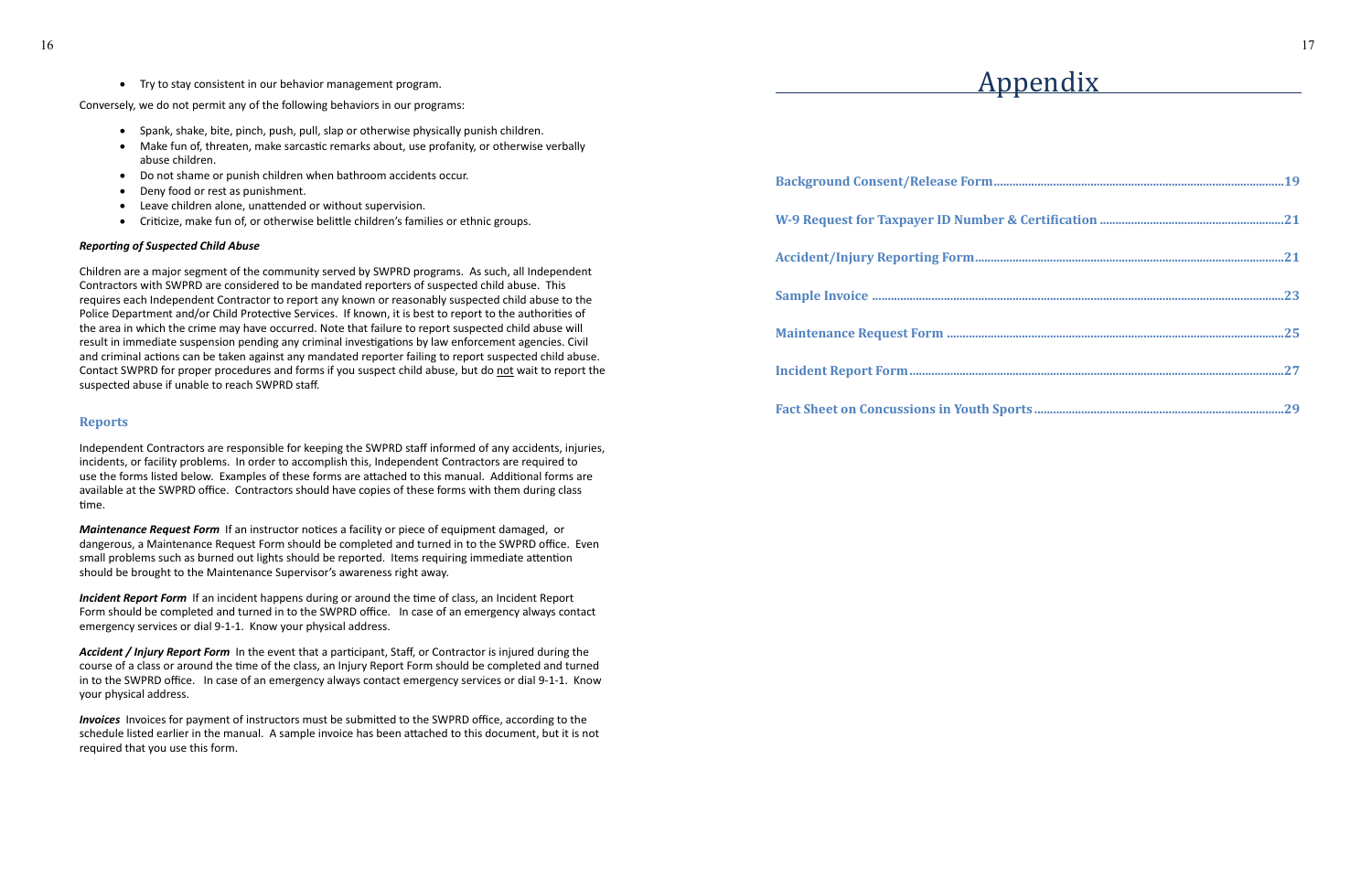# **Southeastern Security<br>Consultants, Inc.**

### **Background Conse**

| Applicant's Name (printed)                                                        |  |
|-----------------------------------------------------------------------------------|--|
| <b>Applicant's Address</b>                                                        |  |
|                                                                                   |  |
|                                                                                   |  |
| organization to obtain information regarding myself. This includes the following: |  |
| • Criminal background records/information                                         |  |

• Sex Offender Registry Checks

- 
- Addresses

I the undersigned, authorize this information to be obtained either in writing or via telephone in connection with my volunteer application. Any person, firm or organization providing information or records in accordance with this authorization is released from any and all claims of liability for compliance. Such information will be held in confidence in accordance with the organization's guidelines.

Print Name:

| ┅<br>----- |
|------------|
|            |

Signature:



| ent/Release Form |  |
|------------------|--|
|------------------|--|

**\_\_\_\_\_\_\_\_\_\_\_\_\_\_\_\_\_\_\_\_\_\_\_\_\_\_\_\_\_\_\_\_\_\_\_\_\_\_\_\_\_\_\_\_\_\_\_\_\_\_\_\_\_\_\_\_\_\_\_\_\_\_\_\_\_\_\_**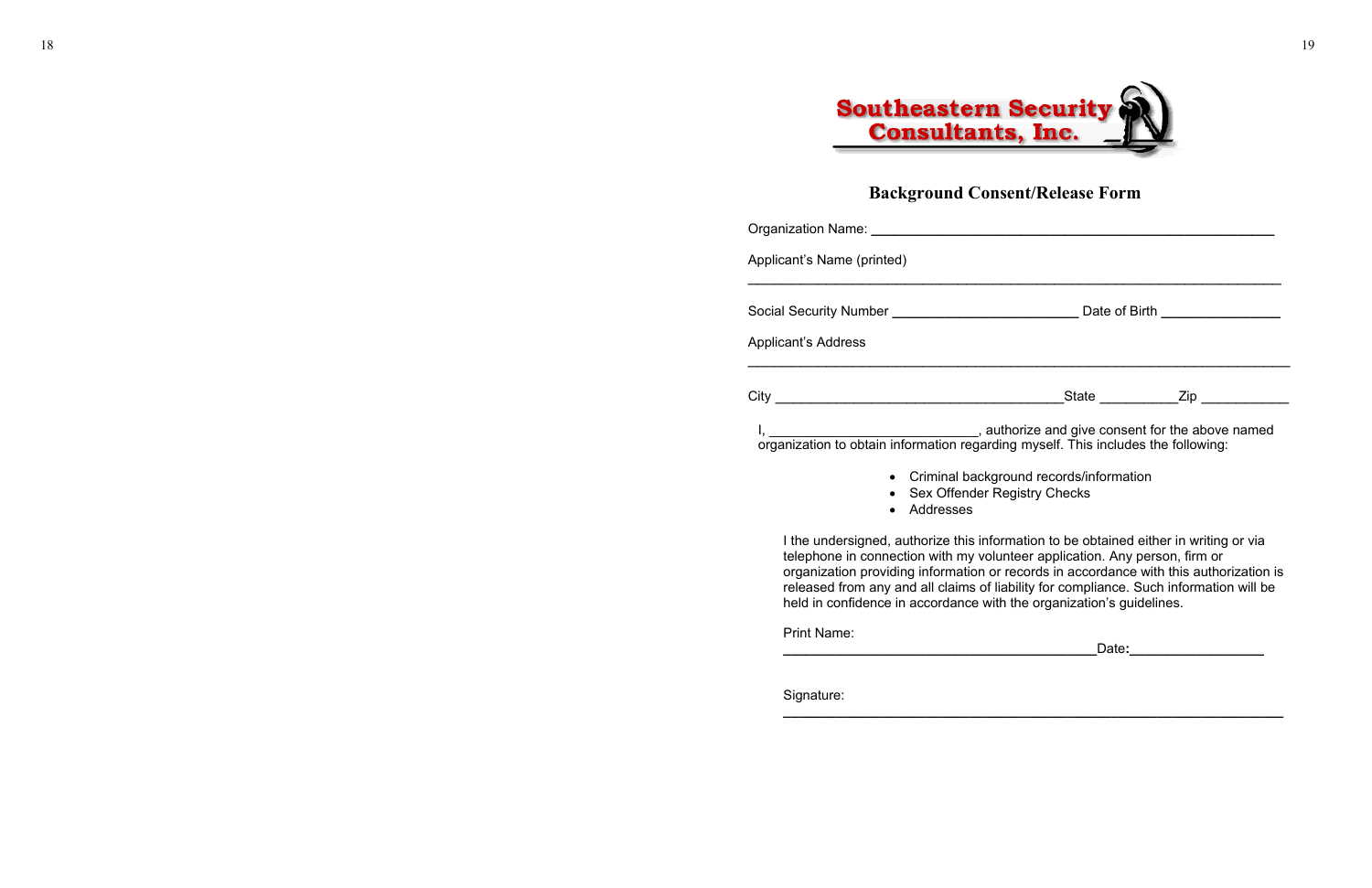

#### **Accident/Injury Report**

| Name of person involved:<br>Name of person involved:                                                                                                                                                                          |                                                                                                             | Age: | Sex: and the set of the set of the set of the set of the set of the set of the set of the set of the set of th |
|-------------------------------------------------------------------------------------------------------------------------------------------------------------------------------------------------------------------------------|-------------------------------------------------------------------------------------------------------------|------|----------------------------------------------------------------------------------------------------------------|
|                                                                                                                                                                                                                               |                                                                                                             |      |                                                                                                                |
| Date and time of accident:                                                                                                                                                                                                    |                                                                                                             |      |                                                                                                                |
| Place accident occured: Management of the set of the set of the set of the set of the set of the set of the set of the set of the set of the set of the set of the set of the set of the set of the set of the set of the set |                                                                                                             |      |                                                                                                                |
| Injury? Yes ________ No _____                                                                                                                                                                                                 | Was injured person moved from scene? Yes No                                                                 |      |                                                                                                                |
| Was first aid given? Yes No                                                                                                                                                                                                   | Were emergency medical services called? Yes No                                                              |      |                                                                                                                |
| Property Damage? Yes _______ No ______                                                                                                                                                                                        | Was accident investigated by authorities? Yes No                                                            |      |                                                                                                                |
|                                                                                                                                                                                                                               | Describe what happened; clearly and concisely mention activity, circumstances, weather conditions; name all |      |                                                                                                                |

| Name and telephone of family contact:          |  |
|------------------------------------------------|--|
| List of Witnesses Use back of sheet if needed. |  |

parties involved and the extent of their involvement. Explain if victim disregarded any rules or regulations of the park or work environment? Use back of sheet if needed.

Follow-up Action Taken:

|          |                                                                                                                                                                                                                                | Age: Sex:            |
|----------|--------------------------------------------------------------------------------------------------------------------------------------------------------------------------------------------------------------------------------|----------------------|
| Address: |                                                                                                                                                                                                                                | Phone:(H) (W)        |
|          |                                                                                                                                                                                                                                | Age: Sex:            |
|          |                                                                                                                                                                                                                                |                      |
|          | Persons contacted (Parents, Park District, etc.) [2012] [2012] [2012] [2012] [2012] [2012] [2012] [2012] [2012] [2012] [2012] [2012] [2012] [2012] [2012] [2012] [2012] [2012] [2012] [2012] [2012] [2012] [2012] [2012] [2012 |                      |
|          | Name of person(s)in charge (program supervisor, counselor, chaperone etc.)                                                                                                                                                     |                      |
|          |                                                                                                                                                                                                                                | Phone:(H)        (W) |
|          | Reported by: the contract of the Signature: Signature:                                                                                                                                                                         | Date:                |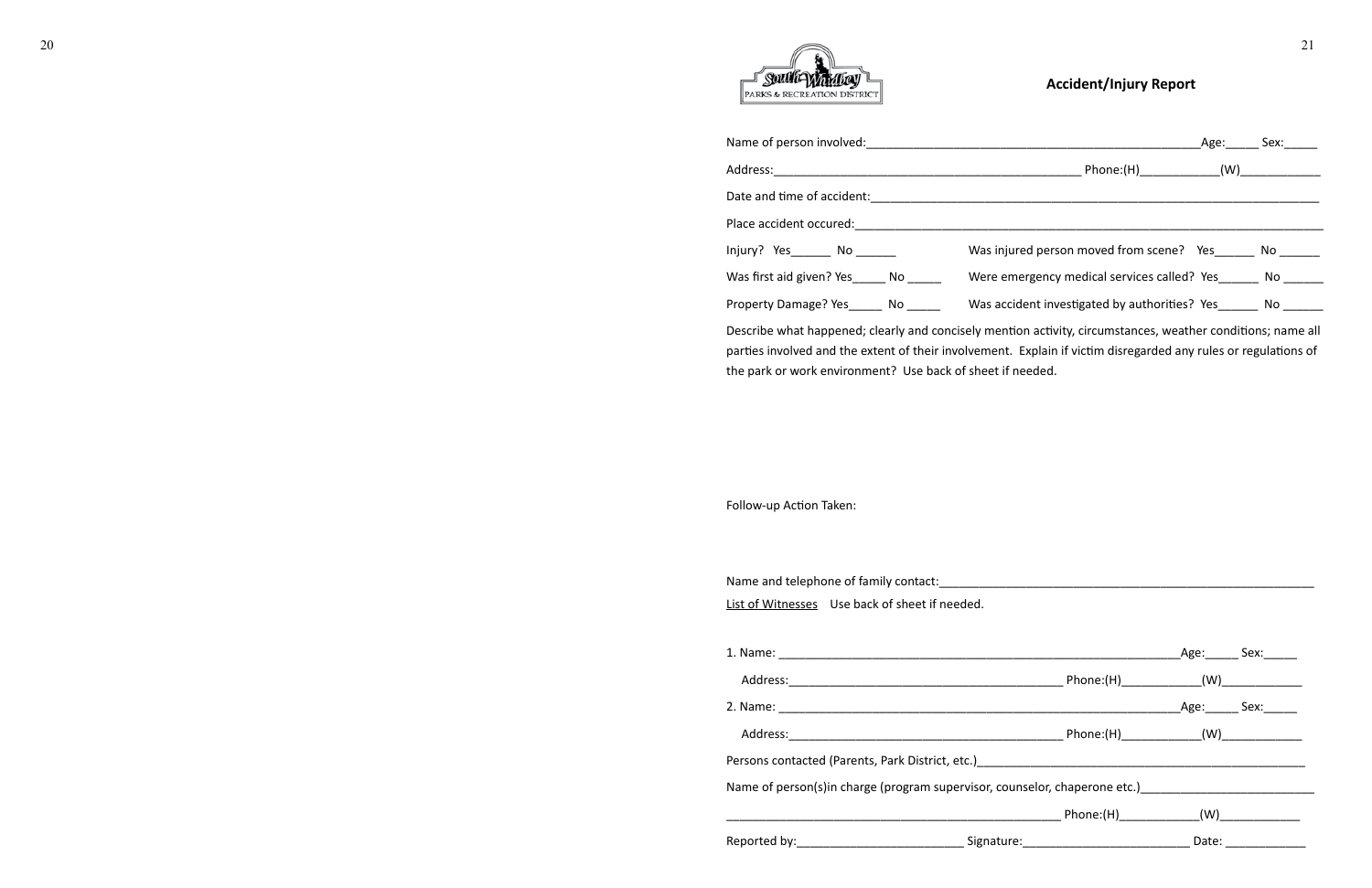Date:

**Your Business Your Name** Mailing Address City, State Zip Email Address

#### **Net 45 Payment Terms** Please make checks payable to "\_

**South Whidbey Parks & Recreation District** 5475 Maxwelton Road Langley, WA 98260 (360)221-5484 swparks@whidbey.com

| 11U11U                                   |                               |                   |     |
|------------------------------------------|-------------------------------|-------------------|-----|
| e make checks payable to"_               | and mail to above address.    |                   |     |
|                                          |                               |                   |     |
| <b>Description &amp; Session Dates</b>   | # of Participants<br>Fee      | <b>Line Total</b> |     |
| Your Program, January 1-January 13, 2015 | $\frac{1}{2}$                 | $\frac{1}{2}$     |     |
|                                          |                               |                   |     |
|                                          |                               | \$                |     |
|                                          |                               |                   |     |
|                                          |                               | $\mathfrak{S}$    |     |
|                                          |                               |                   |     |
|                                          |                               | $\mathfrak{S}$    |     |
|                                          | Total Registration Revenue \$ |                   |     |
|                                          | <b>Contractor Percentage</b>  |                   | 80% |
|                                          | Total Due Contractor \$       |                   |     |

Thank you for your business!

*Invoice*

#### From:

#### Bill to:

| <b>Description &amp; Session Dates</b>   |  |
|------------------------------------------|--|
| Your Program, January 1-January 13, 2015 |  |
|                                          |  |
|                                          |  |
|                                          |  |
|                                          |  |
|                                          |  |
|                                          |  |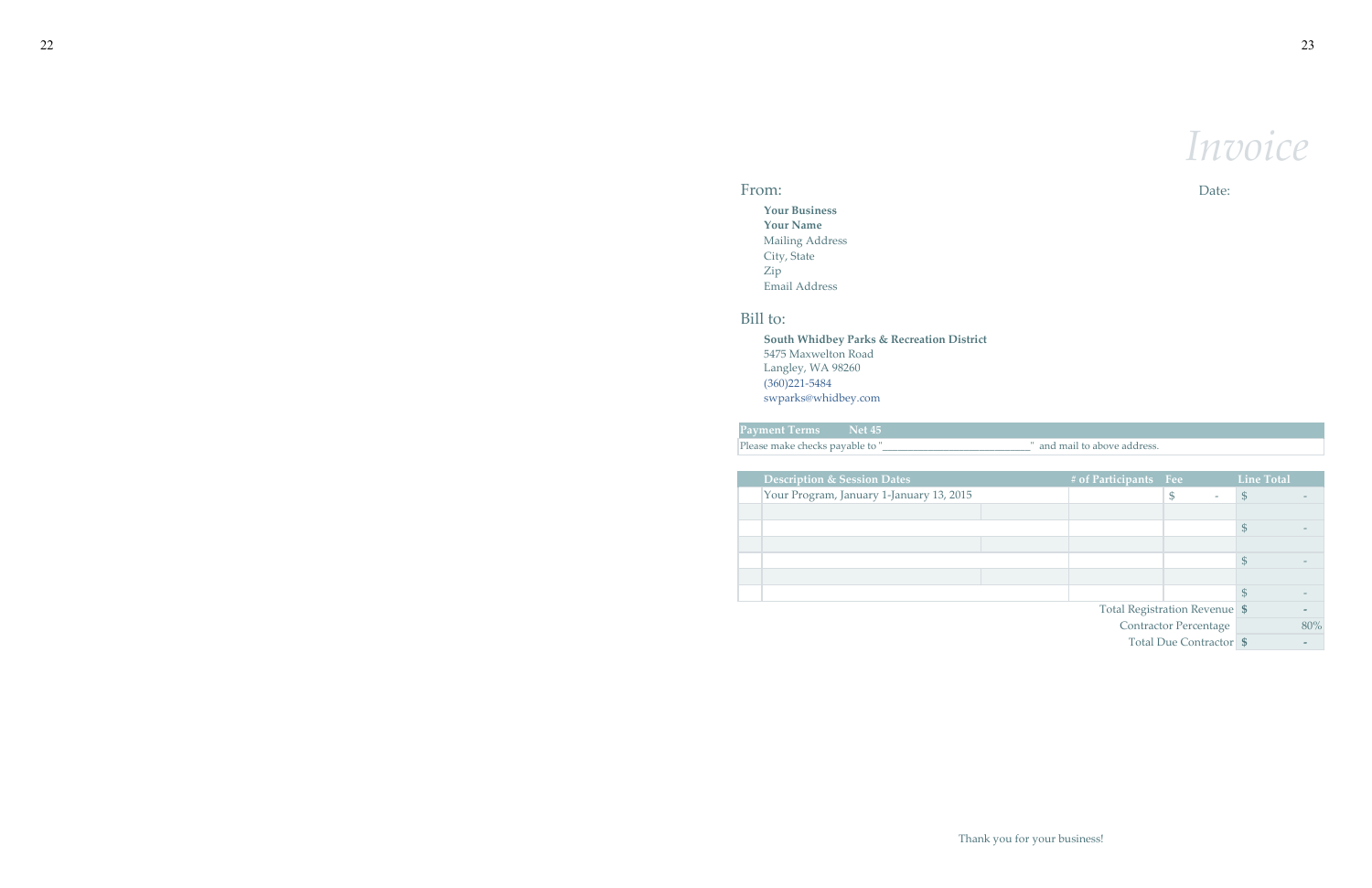| PARKS & RECREATION DISTRICT                                                                                                 |
|-----------------------------------------------------------------------------------------------------------------------------|
| Location of item needing attention                                                                                          |
| Describe details of request/problem                                                                                         |
|                                                                                                                             |
| Check one: () Safety Issue () Rout                                                                                          |
| Date of Request<br><u> </u> Person Request                                                                                  |
| -To Be Completed by N                                                                                                       |
|                                                                                                                             |
|                                                                                                                             |
| <u> 1989 - Johann Johann Johann Johann Johann Johann Johann Johann Johann Johann Johann Johann Johann Johann Johann Joh</u> |
|                                                                                                                             |

## Maintenance **Request Form**

tine Maintenance () Time Sensitive

 $\overline{\mathrm{img}}\_$ 

Maintenance Department

Date Project Completed

Date

File Completed Form.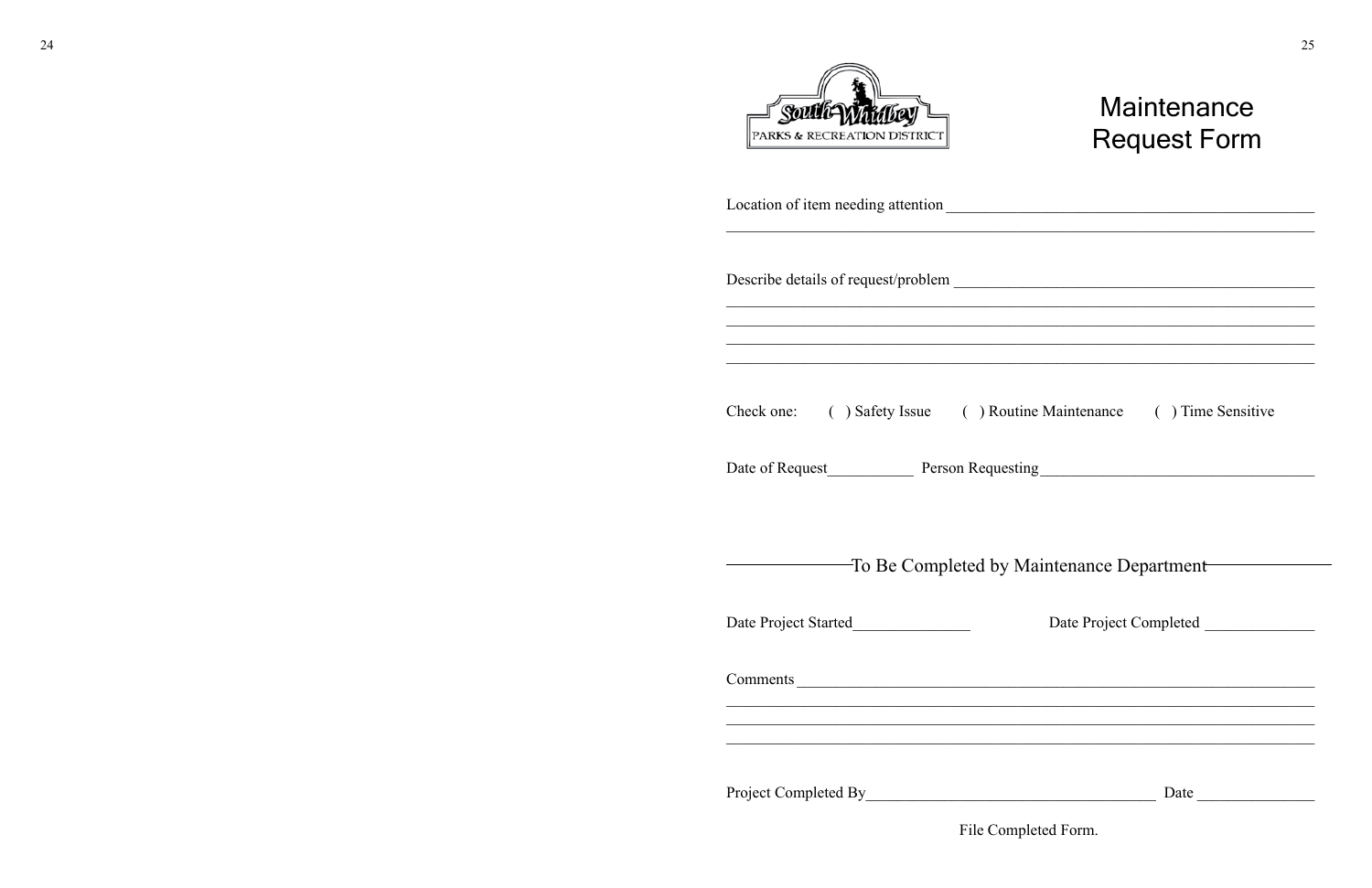| <b>TIME AND PLACE</b>                                                                                          |  |           |
|----------------------------------------------------------------------------------------------------------------|--|-----------|
|                                                                                                                |  |           |
|                                                                                                                |  |           |
| NAME AND ADDRESSES OF PEOPLE INVOLVED                                                                          |  |           |
|                                                                                                                |  |           |
|                                                                                                                |  |           |
|                                                                                                                |  |           |
|                                                                                                                |  |           |
|                                                                                                                |  |           |
|                                                                                                                |  |           |
| <b>DESCRIPTION</b>                                                                                             |  |           |
| extent of their involvement (Use back of sheet if needed).                                                     |  |           |
|                                                                                                                |  |           |
| <b>WITNESSES</b>                                                                                               |  |           |
|                                                                                                                |  | Age: Sex: |
|                                                                                                                |  |           |
|                                                                                                                |  |           |
|                                                                                                                |  |           |
| What corrective action or assistance did Park and Recreation District take? __________________________________ |  |           |
| Persons contacted (Parents, Park District, etc.) [1995] [2012] [2013] [2013] [2014] [2014] [2014] [2014] [2014 |  |           |
| Name of person(s)in charge (program supervisor, counselor, chaperone                                           |  |           |
|                                                                                                                |  |           |
|                                                                                                                |  |           |

| Were photographs taken? _____ If so, who has them? __________________________Phone:_____________________       |  |  |
|----------------------------------------------------------------------------------------------------------------|--|--|
| <b>WITNESSES</b>                                                                                               |  |  |
|                                                                                                                |  |  |
|                                                                                                                |  |  |
|                                                                                                                |  |  |
|                                                                                                                |  |  |
| What corrective action or assistance did Park and Recreation District take? __________________________________ |  |  |
|                                                                                                                |  |  |
|                                                                                                                |  |  |
| Name of person(s)in charge (program supervisor, counselor, chaperone                                           |  |  |
|                                                                                                                |  |  |
|                                                                                                                |  |  |
|                                                                                                                |  |  |
|                                                                                                                |  |  |
|                                                                                                                |  |  |

|  | ignature of person in charge |
|--|------------------------------|
|  |                              |

| $\sim$ |                       | Incident Report<br>the contract of the contract of the contract of the contract of the contract of the contract of the contract of | يستبير<br>- 50 |
|--------|-----------------------|------------------------------------------------------------------------------------------------------------------------------------|----------------|
|        | <b>TIME AND PLACE</b> |                                                                                                                                    |                |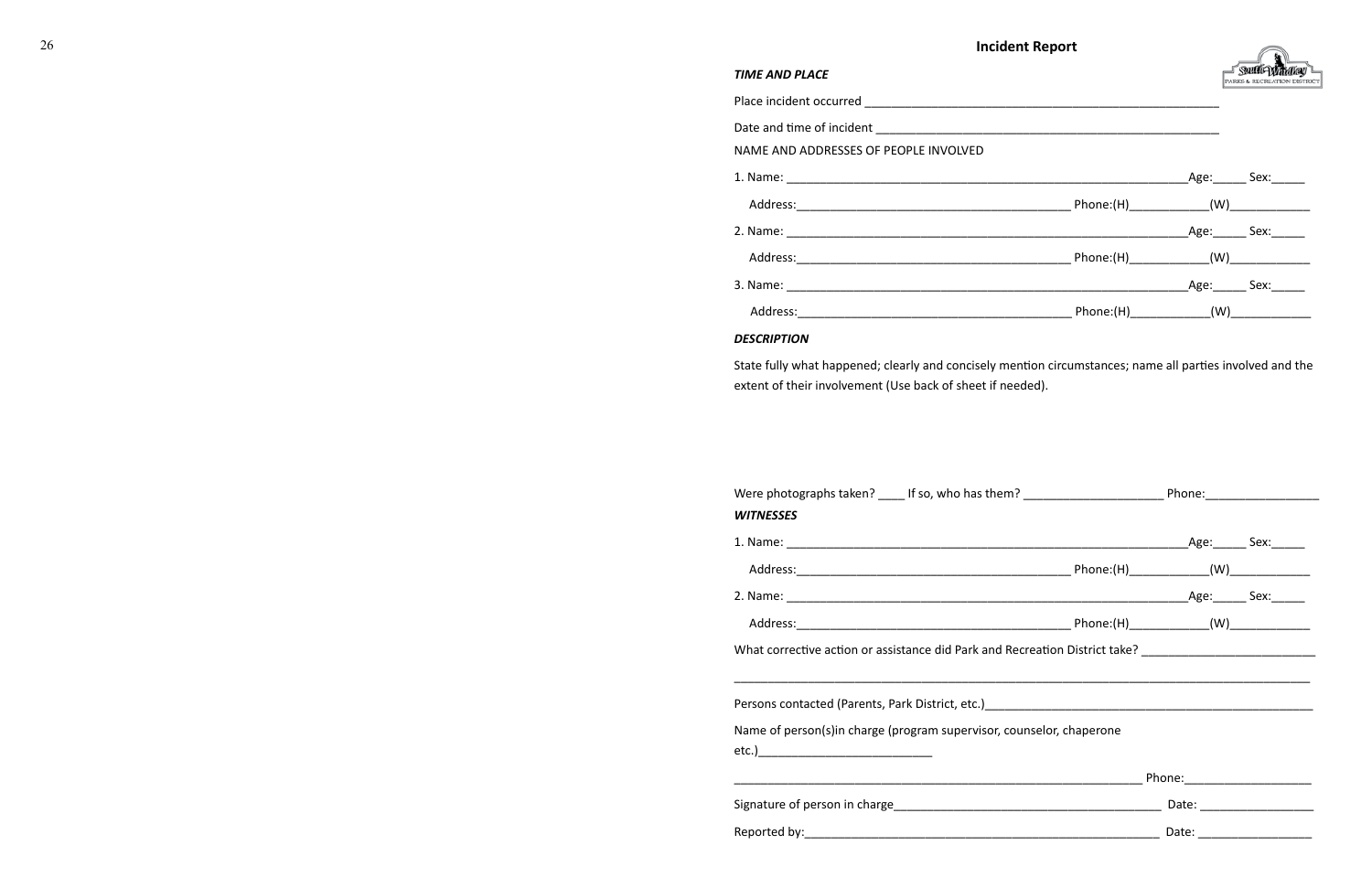

These signs and symptoms may indicate that a concussion has occurred. **SIGNS OBSERVED SYMPTOMS REPORTE** BY COACHING STAFF BY ATHLETE Headache or Appears dazed "pressure" in head or stunned Is confused about Nausea or assignment or position vomiting Forgets sports plays **Balance** problems or dizziness Is unsure of game, score, or opponent Double or blurry visic Moves clumsily Sensitivity to light Answers questions slowly Sensitivity to noise Loses consciousness (even briefly) Feeling sluggish, hazy foggy, or groggy Shows behavior or personality changes Concentration or memory problem Can't recall events prior to hit or fall Confusion Can't recall events Does not "feel right" after hit or fall If you think your athlete has sustair and seek the advice of a health care prof For more information and to order www.cdc.gov/Cor **U.S. DEPARTMENT OF CENTERS FOR DI** 

The Zackery Lystedt Law, HB 1824, became effective on July 26, 2009 and addresses concussions and head injuries. SWPRD signed a Compliance Statement with the South Whidbey School District indicating that we will follow their policies when using their facilities. We will also follow this policy for all of our recreation/sports programs, regardless of the location. Please familiarize yourself with the signs & symptoms of concussions and how to respond to head injuries. Thank you for your attention to this issue and compliance with the policy.

| 1. Remove athlete from play.                                                                                                                                           |
|------------------------------------------------------------------------------------------------------------------------------------------------------------------------|
| 2. Ensure athlete is evaluated by an<br>appropriate health care professional.<br>Do not try to judge the seriousness of<br>the injury yourself.                        |
| 3. Inform athlete's parents or guardians about<br>the known or possible concussion and give<br>them the fact sheet on concussion.                                      |
| 4. Allow athlete to return to play only with<br>permission from an appropriate health care<br>professional.                                                            |
| <b>IMPORTANT PHONE NUMBERS</b>                                                                                                                                         |
| FILL IN THE NAME AND NUMBER OF YOUR LOCAL<br>HOSPITAL(S) BELOW:                                                                                                        |
| Hospital Name:                                                                                                                                                         |
| Hospital Phone:<br>the control of the control of the control of                                                                                                        |
| the control of the control of the<br>Hospital Name:                                                                                                                    |
| Hospital Phone:                                                                                                                                                        |
| For immediate attention, CALL 911                                                                                                                                      |
| ed a concussion take him/her out of play,<br>ssional experienced in evaluating for concussion.<br>additional materials free-of-charge, visit:<br>ncussionInYouthSports |